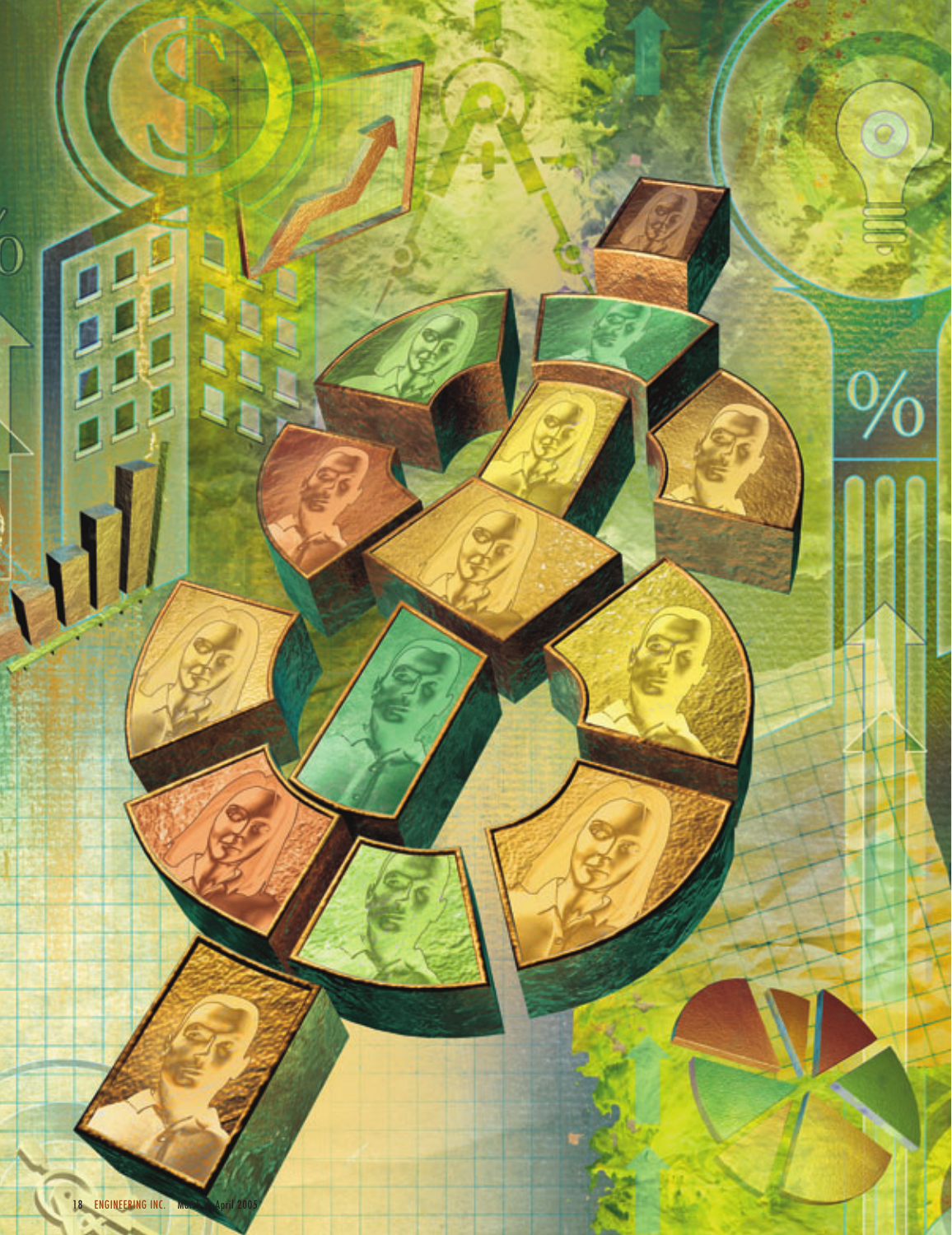

inancial consultant Colvin T. Matheson stood before a standing room only audience at the ACEC Fall Conference in Portland, Maine, last September, to deliver a presentation on Employee Stock Ownership Plans, or ESOPs, as they are commonly called. Matheson was not

surprised by the turnout. An increasing number of engineering firms are adopting ESOPs because of their many benefits. "We're seeing a resurgence in them," says Matheson, managing director of Matheson Financial Advisors in Falls Church, Va. "There's a growing trend." Surprised by<br>
Surprised by<br>
of engineer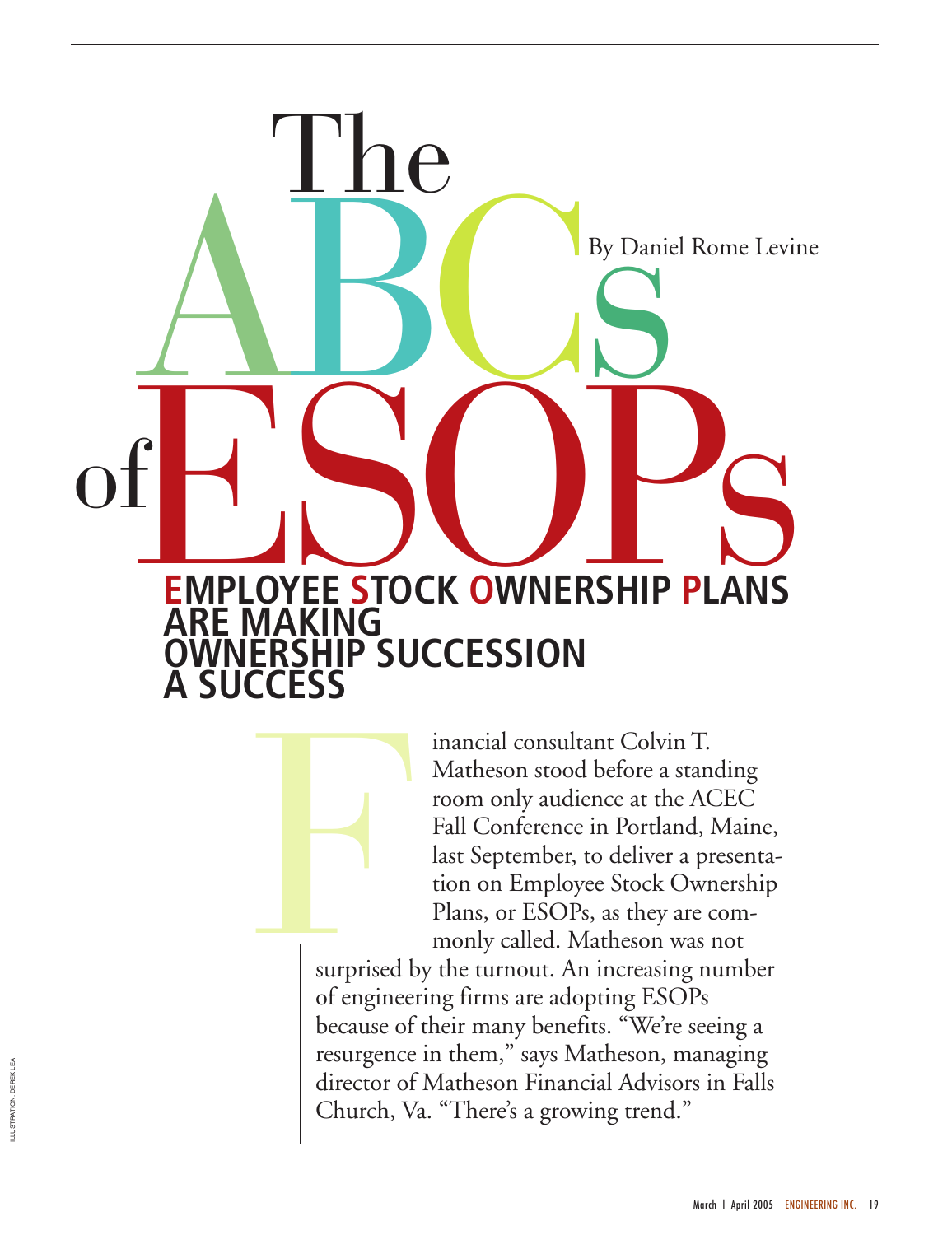"You have to sell the value of the program so that they appreciate what the benefit is to them. Most successful ESOP companies have tremendous employee communication plans." —ERIC FLICKER PENNONI ASSOCIATES



An ESOP is a tax-qualified retirement plan that invests primarily in the stock of a company. The underlying theory is that by providing employees from mail sorters to top managers—with stock it will lead to a greater personal stake in the company's success and, therefore, increased productivity. "I call it capitalistic socialism," says Matheson.

And there's evidence that these plans work. The Washington, D.C.–based ESOP Association, the trade group for companies with employee stock ownership plans, released a report last August showing that 88 percent of member companies surveyed said creating an ESOP was "a good decision that has helped the company." In another survey, conducted in 2000, 75 percent of member companies reported their ESOP improved employee motivation and productivity.

The ESOP Association says there are more than 10,000 companies in the U.S. with employee-owned stock plans. Most are privately held. About 8 percent are professional firms, says the association, which would include engineering companies.

Besides empowering employees, one of the main reasons companies form ESOPs is to take advantage of generous tax breaks created by Congress to spur employee ownership. Large shareholders and owners of private companies often turn to ESOPs when planning for retirement and succession. An ESOP allows them to free up their illiquid company stock without triggering capital gains taxes, and preserves the company's independence by keeping it in the hands of valued colleagues and employees.

## **Engineering ESOPs**

Engineering firms have unique characteristics that make them especially well-suited for employee ownership, says James G. Steiker, president and founder of Philadelphia-based SES Advisors, Inc., which provides consulting services for ESOPs. Engineering firms, he says, are not typical takeover targets. "More than most businesses, the natural buyers are the key engineers in a firm," Steiker says. "Many firms have a history, a culture of broad [employee] stock ownership. So, in dealing with liquidity and succession, it becomes a natural idea that employees should come to own the firm. It fits both the culture and purpose of engineering firms."

Steiker says the "tremendous tax advantages" offered by ESOPs make them a tool to consider for any owner or major shareholder of an engineering

"We're seeing a resurgence in them [ESOPs]. There's a growing trend." —COLVIN MATHESON MATHESON FINANCIAL ADVISORS



firm who is considering selling the business.

In a typical non-ESOP sale within a company, bonuses are paid to key managers, who, in turn, use that money to purchase stock from the company's founder or major shareholder. Steiker calls these transactions "tax disasters" because the bonus received by the managers is taxed at a 40 percent effective federal and state combined marginal tax rate. And when they buy the founder's shares, he or she gets hit with a 15 percent federal capital gains tax, plus local taxes. "The result," says Steiker, "is the government has essentially been made a more than 50 percent partner in the cash flow of the firm."

One firm that has benefited from the implementation of an ESOP is Pennoni Associates, a multi-disciplined consulting engineering firm with 550 employees in Philadelphia. In the early 1990s, founder Chuck Pennoni was in his late 50s when he started thinking about retirement. He formed a committee of employees and asked them to study ownership transition options. Pennoni strongly believed that professional services firms should be owned by employees who are actually doing the work and not by outof-town, independent investors.

The committee investigated

numerous possibilities and concluded that a so-called leveraged ESOP made the most sense. In 1994, a leveraged ESOP was put in place and the company borrowed enough to purchase 30 percent of Pennoni's shares. By 2003, the firm had doubled in size and, with the help of another bank loan, was able to purchase another 30 percent of the founder's shares.

Eric Flicker, Pennoni Associates' chief financial officer and a former ACEC chairman, says explaining the program to employees is a key to achieving success in an ESOP. Flicker says that since employees do not